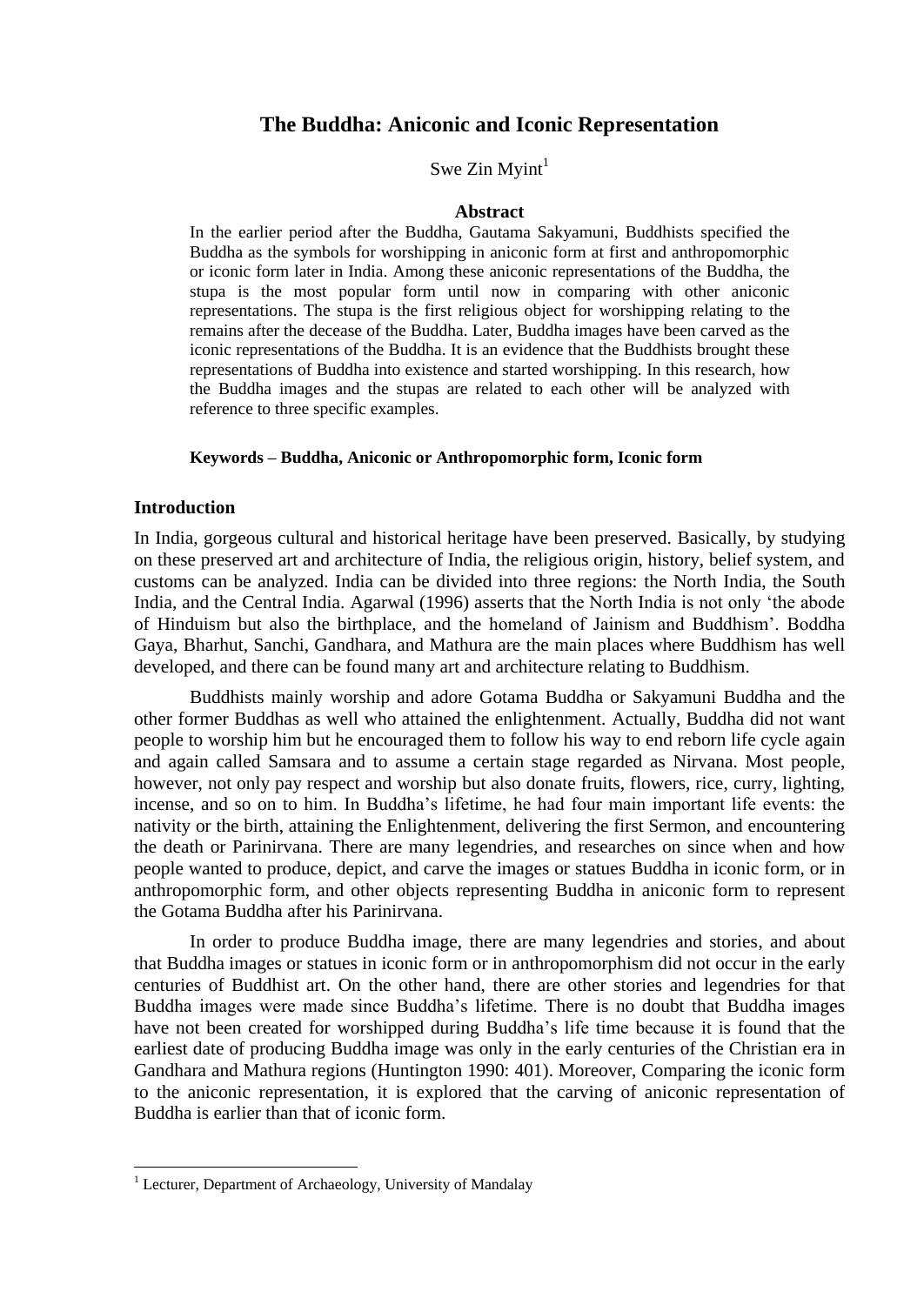In the late nineteenth and early twentieth centuries, western scholars and Indian scholars started doing research on the early art relating to Buddhism. It is argued that Buddha images in anthropomorphic or iconic forms did not occur in the early centuries on the art of Buddhism. Scholars, Foucher and Coomaraswamy accepted this aniconic theory, and Foucher asserts that the earliest Buddha images were carved in Gandhara region in the first century C.E. In this early period, people represented the Sakyamuni Buddha in aniconic form using the symbols such as the bayan tree, the cart wheel, the throne, the two padas or a pair of footprints, stupa, and in composition form. All these symbols possess their owned representative meanings concerning the Buddha"s life events.

In the earlier centuries, Buddhists worshiped the Buddha representative symbols in aniconic forms especially of four main Buddha life events: the nativity or the birth, attaining the Enlightenment, delivering the first Sermon, and encountering the death or Parinirvana, and later, they produced the images or statues in anthropomorphic form of Buddha. In this early period of the art on Buddhism, people represented the Sakyamuni Buddha in aniconic form using the symbols such as the bayan tree, the cart wheel, the throne, the two padas or a pair of footprints, and stupas. Among them, the stupas were built, and carved into relief form, miniature structure in caitya hall eg. Karli caitya hall, Ajanta caitya hall, and main stupa like Sanchi. The erection of the stupa was originated from the enshrining relics of Buddha after his death. Therefore, the stupa is the first religious object for worshipping, relating to the remains of the Buddha. This research will mainly focus on three relations between the Buddha image, and the stupa.

## **The Buddha: Aniconic and Iconic Representation**

In early centuries of the Christian era, Buddha images in anthropomorphic form were initially sculptured in Gandhara and Mathura regions, and the images have their owned different features. Artists carved the Buddha images in the position of being seated, standing, walking, and lying with several hand gestures or mudra such as Abhaya mudra, Dharmacakra mudra, Bhumisparsa mudra, and so on. Images were engraved conveying the major thirty-two signs and minor eighty marks of the Great men or Mahapurusa. On the one hand, more and more Buddha images are carved, and on the other hand, stupas, the aniconic representation of Buddha are constructed. The tradition of constructing and carving and casting Buddha images are still popular and become essential properties among Buddhists. Based on the archaeological remains in Gandhara, a stupa was found to be an important and an essential part of most monasteries in the earliest time (Juhuung, R 2003:156). Therefore, the relations between the Buddha image and the stupa firstly the relation between Dharmakaya of the stupa and yupakaya of the Buddha image, secondly the association of five successive Budhha images and stupa, and thirdly, the relation between the homology of the stupa and Buddha image.

The ashes of Buddhas and other obtained after cremating the Buddha body or the bodies of enlightened people, are called relics or crystal pearls. In early art on Buddhism, not only the stupas were carved in relief on gates, on pillars, on monuments, and so on, but also the main stupas are built enshrining Buddha"s relics. Therefore, since the stupas enshrine the relics of Buddha, it can be assumed that they are believed to be the representation of both the whole body of Buddha and Parinirvana in some cases. Considering from another point of view, the stupas were originated from enshrining the relics, and were erected not only as the memorial marks at sacred places of Buddha but also as enshrined sacred objects including his relics and others. According to archaeological evidences, it is noted that a stupa is the configuration of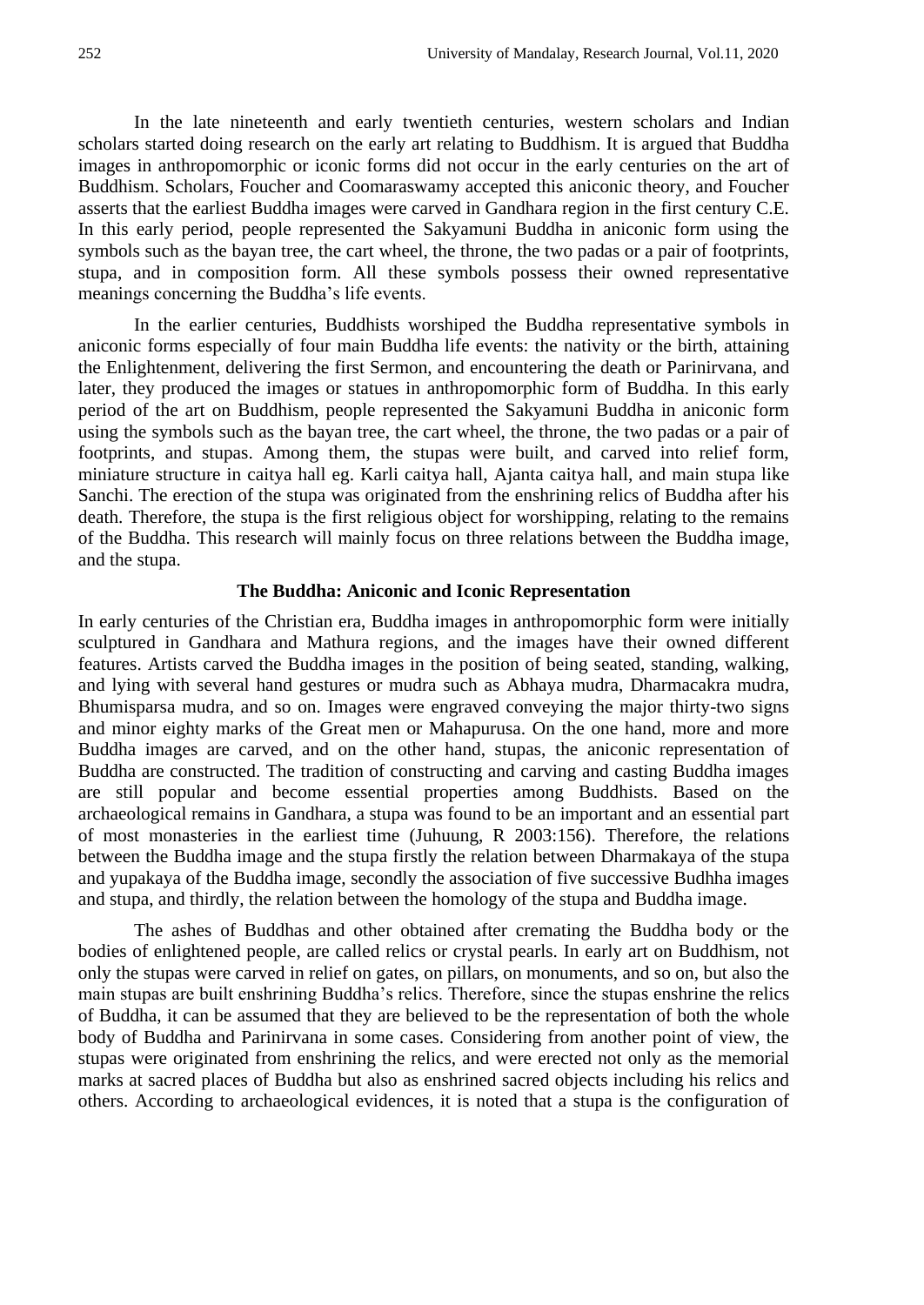material remains at Buddha sacred sites consisting of a central structure with physical body of the Buddha, or housing an actual part of that physical body.<sup>1</sup>

On the other hand, it can be asserted that some stupas are assumed as the house of Buddha images and are related each other. The building where ordinary people live in is known as house, and on the other hand the building where monks and nuns live in is called monastery. This kind of example can be found in the Buddhist iconographical art that the Buddha image and stupa can be interchangeable. The Buddha image inserted to a stupa"s body, for example, in Ajanta Cave (fig. 1) shows the close relation between them. Snodgrass (1992:332) assumes that the combination of these two is "a revelation or emergence of this indwelling presence".<sup>2</sup> As the public worshipping place, people has constructed stupa in which a Buddha image or images are placed. Schopen (1997) argues that one of his two assumption points is "the stupa or reliquary at Sanchi is classified as an acariya-kula, a house of the teacher especially Buddha".<sup>3</sup> Moreover, in comparison with Hinduism, Hindus built the temples for their gods and goddesses, e.g. Devakula temple, a house of Deva. Buhler assumes and supports this assumption that it is a comparable expression or a parallel expression like Hindu temples.<sup>4</sup> Therefore, both the stupas and Buddha images represent the Buddha, and the presence of the Buddha to worship and venerate him but stupas are sometimes monuments and images are icons or replication of the Buddha.

Firstly, the relationship between the stupa and the Buddha image is traces as a focal point of the dharmakaya, and the yupakaya. The doctrine or dharmakaya is separated from his body or yupakaya. These mean dhamakaya known as the Buddha"s teaching, and yupakaya is regarded as a wholeness of thirty-two major marks, and eighty minor signs of the Great man or mahapurusa. According to the doctrinal and symbolic interpretations of the architecture and other elements of the stupa, Skorupski (2012) states that the width of the base-foundation symbolizes the purity of the thirty-two major marks of a great being (mahapurusa), and its height denotes the twelve links of dependent origination (pratityasamutp $\bar{a}da$ ).<sup>5</sup> According to the Tibetan text, each part of the stupa represents each section of Buddha"s Dhama. The cardinal points of each terrace of the basement indicate the doctrine. The first terrace represents the four types of the mindfulness (smrtyupasthana) such as the body, the sensation, the mind, and the things respectively. The second terrace epitomizes the four types of renunciation (prahana), and the third one as the four miraculous powers (rddhi - pada). The fourth terrace is different from the previous ones. Its center and four sides stand for the five faculties (pacentdriya).

The dome resembles the dhamakaya, and the gardlands around the dome characterize six kinds of intuitive knowledge (abhija), the pavilion also represents the purity of the three vehicles to attain the enlightenment (triyana), and so on. <sup>6</sup> Moreover, 84, 000 stupas built by King Asoka are related to each section of the Buddha Dhama or Chapters in the Pali canon law. To produce a Buddha image, the thirty-two major marks, and eighty minor signs of the

 $\overline{a}$ 

<sup>1</sup> Gregory Schopen, 1997. *Bones, Stones and Buddhist monks: collected papers on the archaeology, epigraphy and texts of monastic Buddhism in India*, Honolulu: University of Hawai"i Press, P. 134.

<sup>2</sup> Snodgrass, Adrian. 1992. *The Symbolism of the Stupa*. Delhi: Motilal Banarsidass, P. 332.

<sup>3</sup> Schopen, Gregory. 1997. *Bones, Stones and Buddhist monks: collected papers on the archaeology, epigraphy and texts of monastic Buddhism in India*, Honolulu: University of Hawai"i Press.

<sup>4</sup> Ibid. (P. 129)

 $<sup>5</sup>$  Skorupski Tadeusz. 2012. "The Buddha's Stūpa and Image. The Icons of his Immanence and Transcendence".</sup> Rocznik Orientalistyczny, T.LXV, Z.1, 180-194.

<sup>&</sup>lt;sup>6</sup> Skorupski Tadeusz. 2012. "The Buddha's Stūpa and Image. The Icons of his Immanence and Transcendence". Rocznik Orientalistyczny, T.LXV, Z.1, P-187, 188.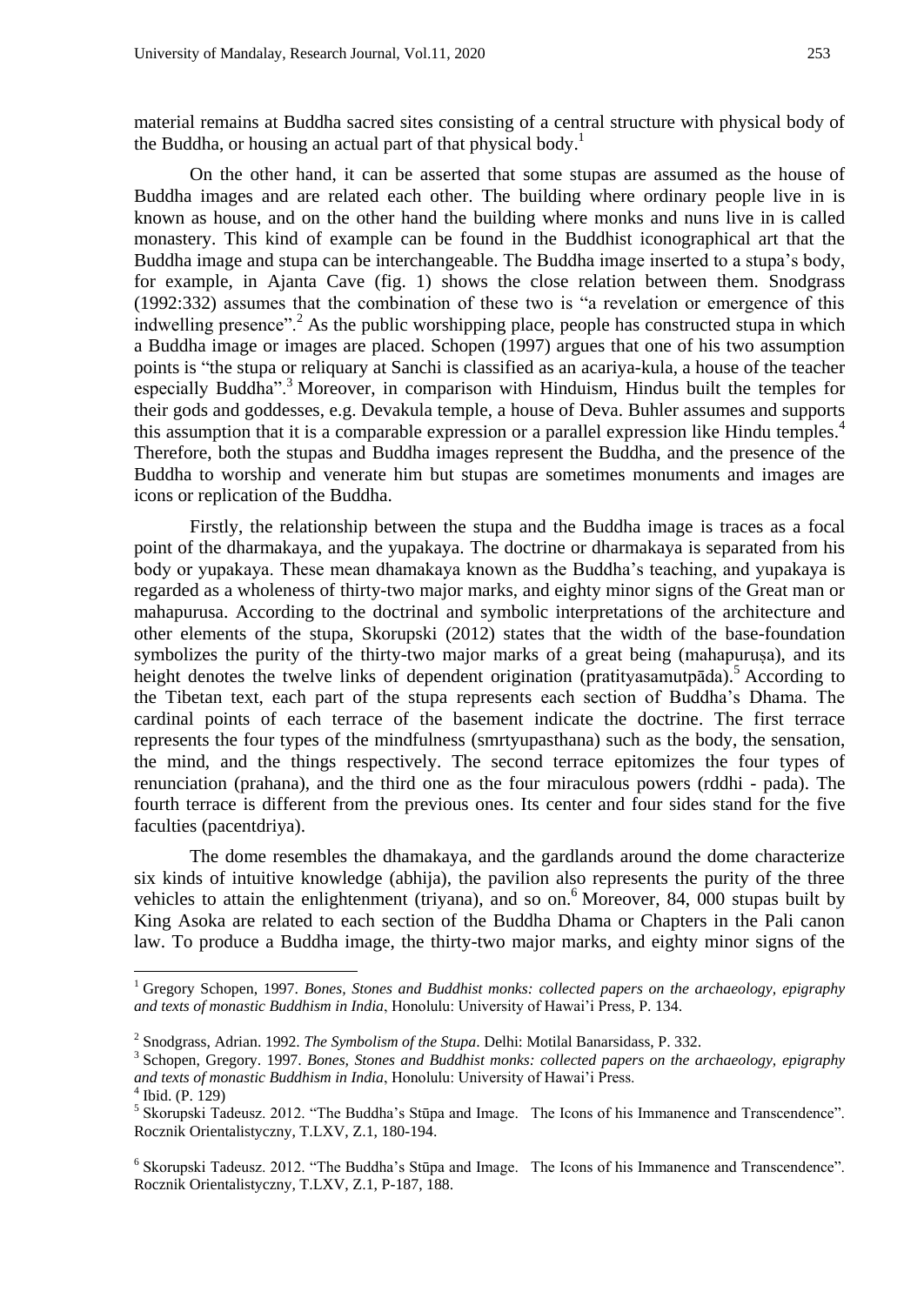Buddha or the Great Man must be carefully taken into account and to be reflected in the image. However, some of them can be applied when making the Buddha images. Therefore, the stupa is the representation of both the dhamakaya and yupakaya of the Budhha, and the Buddha image is the presence of the Buddha and his yupakaya.

Moving to the second point, the Buddha images are also related in the architectural plan of the stupa. Buddha Sakyamuni has his predecessors and people represented them in relief. In the early period, Sakyamuni and his fore six predecessors<sup>1</sup> were carved reliefs on the gates for example: five stupas and two trees figure on the gate of Sanchi. Later, Buddhists reduced former three Buddhas: Vipasyin, Sikhin, and Visvabhu from the list of seven, and they recognized only five Buddhas; previous four Buddhas: Krakucchanda, Kanakamuni, Kasyapa, Sakyamuni, and the future Buddha, Maitreya.

The direction of the four-faced stupa is also associated with the five successive Buddhas. Each direction of the four-faced stupa is represented each of the four Buddhas as followed – Krakucchandda to the north, Kanakmuni to the east, Kasyapa to the south and Sakyamuni to the west. Moreover, stupa itself in the center of these four Buddhas represents the future Buddha, Maitreya.<sup>2</sup> Buddhas images inserted into the surface of the stupa's wall is the commemoration of the former Buddhas in this present world, and the expectation of Maitreya for the future.

This kind of association of Manusi Buddhas also appears on the stupa in many parts of Southeast Asia. With the evidence of the archaeological and epigraphical record, it is noted that the arrangement of the four Buddha images related with a stupa and the assumption of the center of the stupa as the future Buddha Maitreya appear can be seen in the Cambodian Buddhist art.<sup>3</sup> In Nepal and Srilanka, the arrangement can also be found according to the legend, which was stated that King Asoka built the first model of "four stupas in the four directions to commemorate the four ages of the world".<sup>4</sup>

The four Buddhas arranged in the cardinal points of the stupa are the familiar theme. However, different arrangement can be found in Myanmar. In Bagan, it is clearly seen that there are the images of the five Buddhas in the five directions or the pentagonal plan of some stupas.<sup>5</sup> The arrangement of the five successive Buddhas in the architectural plan of a stupa was, doubtlessly, a canonical idea. This direct association of stupa and five Buddha images clearly indicates that stupa not only symbolizes the presence of the Buddha"s rupakaya and dharmakaya but also represent the Buddhas of the past and the future Buddha.

According to the traditions or Buddhist texts of Southeast Asia countries especially Thai and Myanmar, there are four types of cetiyas; the first one containing bodily relics such as the corporeal remains of the Buddha, monks, and others who attained enlightenment Dhatu-

 $\overline{a}$ 

 $<sup>1</sup>$  Vipasyin (91 kalpas ago, 80,000 years)</sup>

Sikhin (31 kalpas ago, 70,000 years)

Visvabhu (31 kalpas ago, 60,000 years)

Krakucchanda (in the present kalpa, 40,000 years)

Kanakamuni (in the present kalpa, 30,000 years)

Kasyapa (in the present kalpa, 20,000 years)

Sakyamuni (in the present kalpa, 100 years)

<sup>2</sup> Snodgrass, Adrian. 1992. *The Symbolism of the Stupa*. Delhi: Motilal Banarsidass, 1992, P. 132.

<sup>&</sup>lt;sup>3</sup> Thompson, Ashley. 2000. "Lost and Found: the stupa, the four-faced Buddha and the seat of royal power in Middle Cambodia*".* In: *Proceedings of the 7th International Conference of the European Association of Southeast Asian Archaeologists*, 1998, Berlin. P. 246.

<sup>&</sup>lt;sup>4</sup> Gisbert Combaz, 1935 L'Evolution du stupa en Asie. MCB, 4, 1935-1936 cited in Snodgrass 1922:134.

<sup>5</sup> Pichard, Pierre. 1991. *The Pentagonal Monuments of Pagan*. Bangkok: White Lotus, P.14.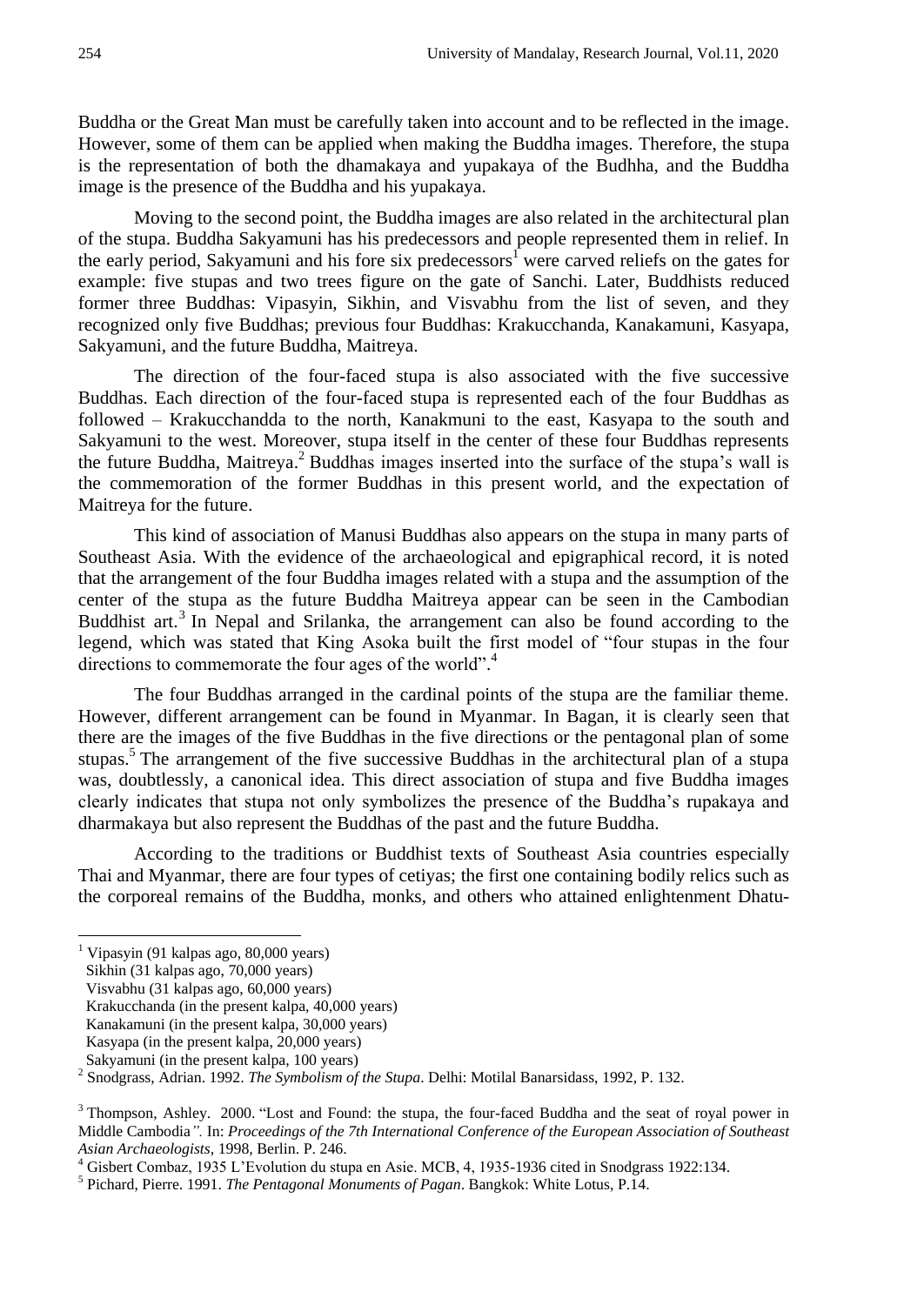cetiya; the second one containing contact or personally objects used by the Buddha or Enlightenment beings such as Bodhi tree or begging bowl, Paribhogaka- Cetiya; the third one containing indicative objects and other representations of the Buddha such as Buddha images, stupa, paintings, and footprints, Udesaka- Ceitaya; and the last one, Dhama Cetiya<sup>1</sup> cetiyas containing the teachings (*dhamma*) eg. Canonical texts inscribed on palm-leaves. Among them, Dhama Cetiya is intangible. These all cetiyas resemble the memory of Buddha.

The last point to be focused is the classification and the identification of the stupa and the body of the Buddha image, and finding out the homology between them. The stupa represents the universe while the Buddha image is regarded as the cosmic body. 2 In Indian tradition, the sun, and the moon are recognized as the eyes of the Buddha or the Great person (maha-purusa). The structures of stupas have gradually developed from third century BCE to first century C.E. Concerning the shape of a stupa, there are three fundamental elements; (1) foundation (vedi, nemi, and medhi) that are circular, square, octagonal or other shape, (2) dome (kumbha or anda) in several shapes, and (3) superstructure including a square pavillioin also called harmika surmounted by a tapered pole or spire (yasti). 3 The circular shape of the dome is the original style of the stupa for example; Sanchi stupa, and later stupa's dome become complicated in several shapes. In the same way, the Buddha image can be separately studied into three parts; the head, main body and the base platform of his legs and thighs.

By identifying the stupa with the Buddha image, the basement of the stupa resembles the platform of the Buddha image (legs and thighs) known as Jangha Vedi, and in South East Asia the base also including throne or the Adamantine throne (Vajrasana) called the plinth. Moreover, in Tibet, the basement of the stupa and the Buddha image represent the legs of the Buddha, the dome seems Buddha torso, and the harmika resembles the head. 4 There is another typical character to prove why the stupas have similar identity to the Buddha image. It is eyes painted on four sides of harmika of the stupas.<sup>5</sup> This tradition can be seen in some Nepalese stupas. Continuously studying to the top parts of the harmika, the spire rises from the harmika, is assumed to be the Buddha"s crown or cudamani. In Nepalese, Tibet, and Thailand, the Jyotis shaped pinnacles or finials of the stupas seem resemble to the flame above the usnisas of the Buddha images.<sup>6</sup> For example; the finials of Thai stupas closely resemble the flames above the the usnisas of Sukhotai images, being an adaptation of the Sinhalese ketumala. Therefore, both the stupas, and the Buddha images are the aniconic and iconic representation of the Buddha since the Buddha images are the stupa, and the stupas resemble the Buddha image as well. Furthermore, these both are known as the Udesaka- Ceitaya, the memorial representation of the Buddha.

#### **Conclusion**

In conclusion, it has been discussed above giving some instances about the relation between the stupa, one of aniconic representations of Buddha and the Buddha image, an iconic representation. According to the belief building the stupa enshrining the relics of the Buddha after the death, the early Buddhists worship and venerate the stupas as the physical representation of the Buddha. Therefore, not only human beings including flying and holy men

 $\overline{a}$ 

<sup>&</sup>lt;sup>1</sup> S. L. Huntington (1985) states only three relics types, Sariraka (piece of the body), paribhogaka (things he used), and Uddesaka (reminder, i.e., representations, or images). The last Dhammacetiya is also referring to the doctrinal reminders such as the written and oral canonical texts.

<sup>2</sup> Snodgrass, Adrian. 1992. *The Symbolism of the Stupa*. Delhi: Motilal Banarsidass, P. 360.

<sup>&</sup>lt;sup>3</sup> Skorupski Tadeusz. 2012. "The Buddha's Stūpa and Image. The Icons of his Immanence and Transcendence". Rocznik Orientalistyczny, T.LXV, Z.1, P-183.

<sup>4</sup> Snodgrass, Adrian. 1992. *The Symbolism of the Stupa*. Delhi: Motilal Banarsidass, P-361.

<sup>5</sup> See Fig. (2) and (3).

<sup>6</sup> Ibid.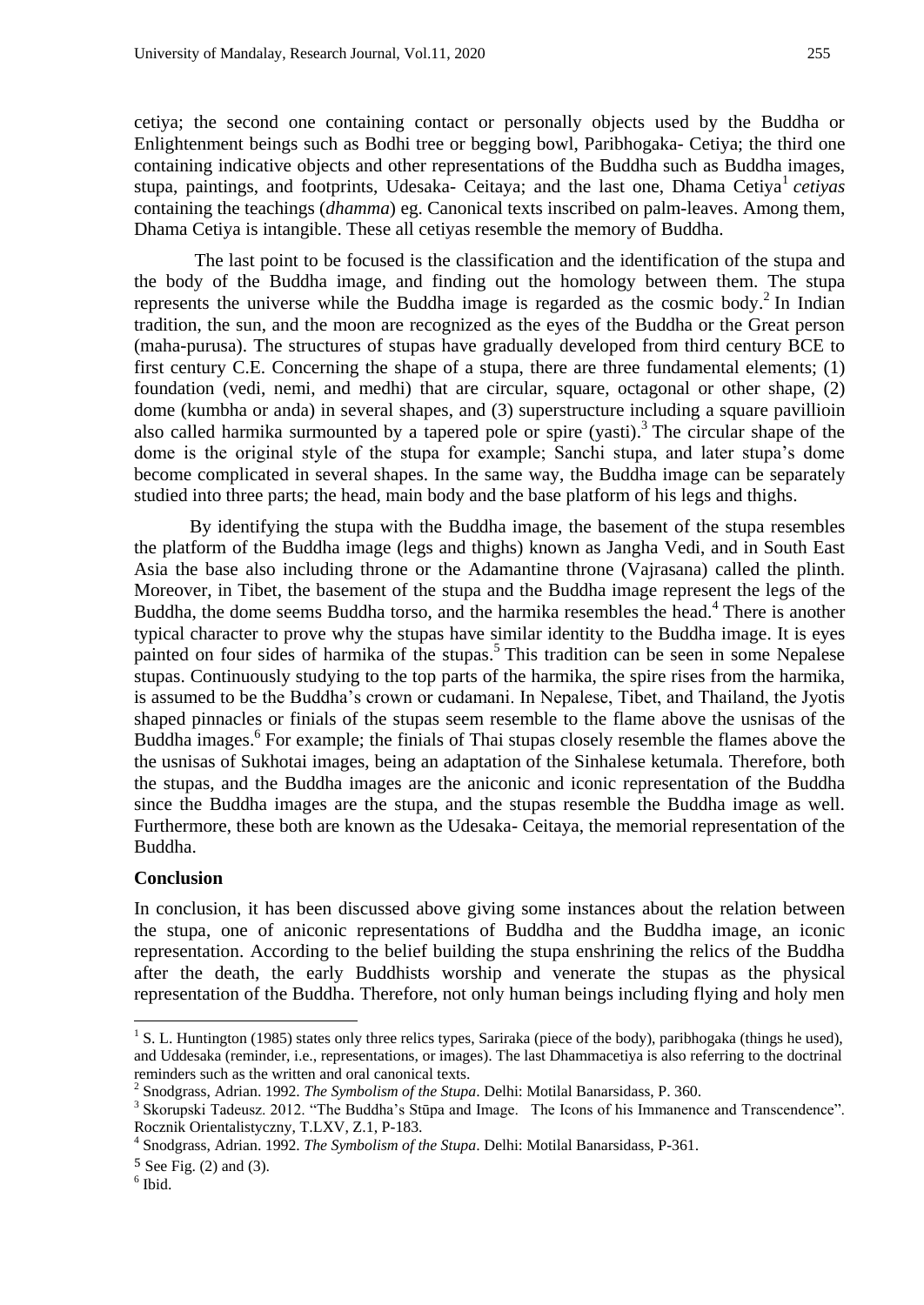but also animals, worship and adore flower garlands, foods, fruits, and so on to the stupas. On the other hand, the stupa stone relief at Sanchi stupa 1 demonstrating some people playing music, dancing, venerating, and worshipping to the stupa refers to the sacred place, Kusinagara where Sakyamuni Buddha died. Huntington (1992) argues that the stupa is the representation of the sacred places. Moreover, some stone stupa reliefs such as Amaravati stupa relief at British Museum, and stone relief of a stupa on the Prasenajit railing pillar at Bharhut, show the stupa build in the forest. Therefore, it can be assumed that the stupas refer to the sacred places where the Buddha's life events happened. After analyzing of stupa in-depth, the representative aniconic depiction of the Buddha, it can be assumed that the early Buddhists believed him as a person who attained the liberation from the salvations and suffering or Sansara and therefore, they worshiped and venerated to the stupa representing the Buddha in aniconic form after his death.

The primary purpose of the stupa is the memorial establishment of the Buddha although the Buddha image represents the living Buddha. They both have different functions, and purposes. However, both of them represent the presence of the Buddha and primary object of veneration for the Buddhists. Buddha image is doubtlessly the portrayal of the Buddha"s dharmakaya while stupa represents both dharmakaya and rupakaya. The clear relationship between the stupa and Buddha image is the combination of the Buddha image inserted or attached to the stupa"s body which indicates the equal value. This architectural relation is not only the visible evidence to prove the stupa relationship with image, but also the indirect association, which can be found in the canonical texts. The identification of the stupa and image can vary according to their respective subjects for the reasons that these are represented in the art.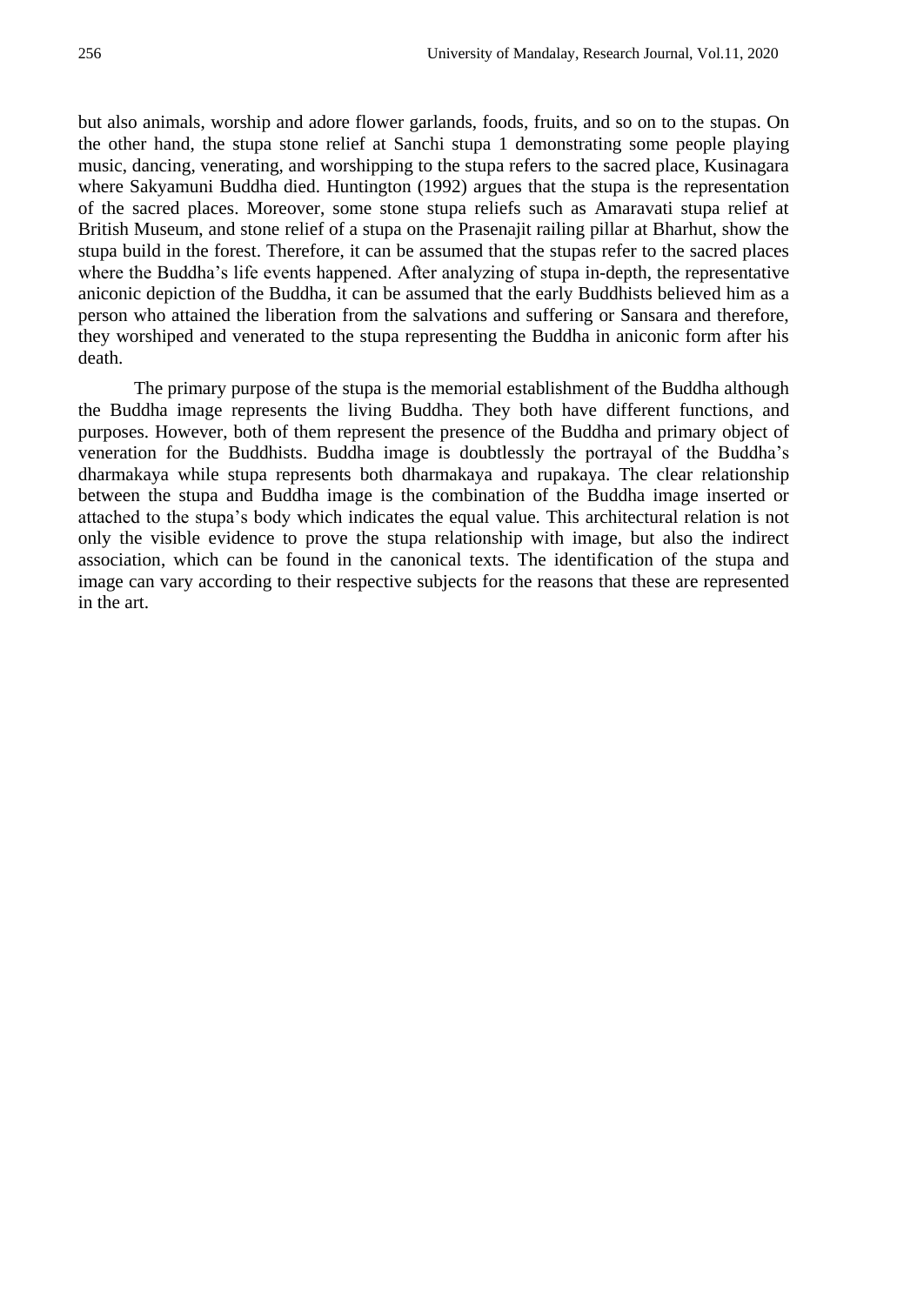

Figure 1 – The correlation between stupa and Buddha image, Ajanta Cave Photo: Imagining Buddhahood in South Asia Lecture (2016)





Figure 2 – Tibet Stupa Design Figure 3 – Tibet Stupa Design

**Source from Google**